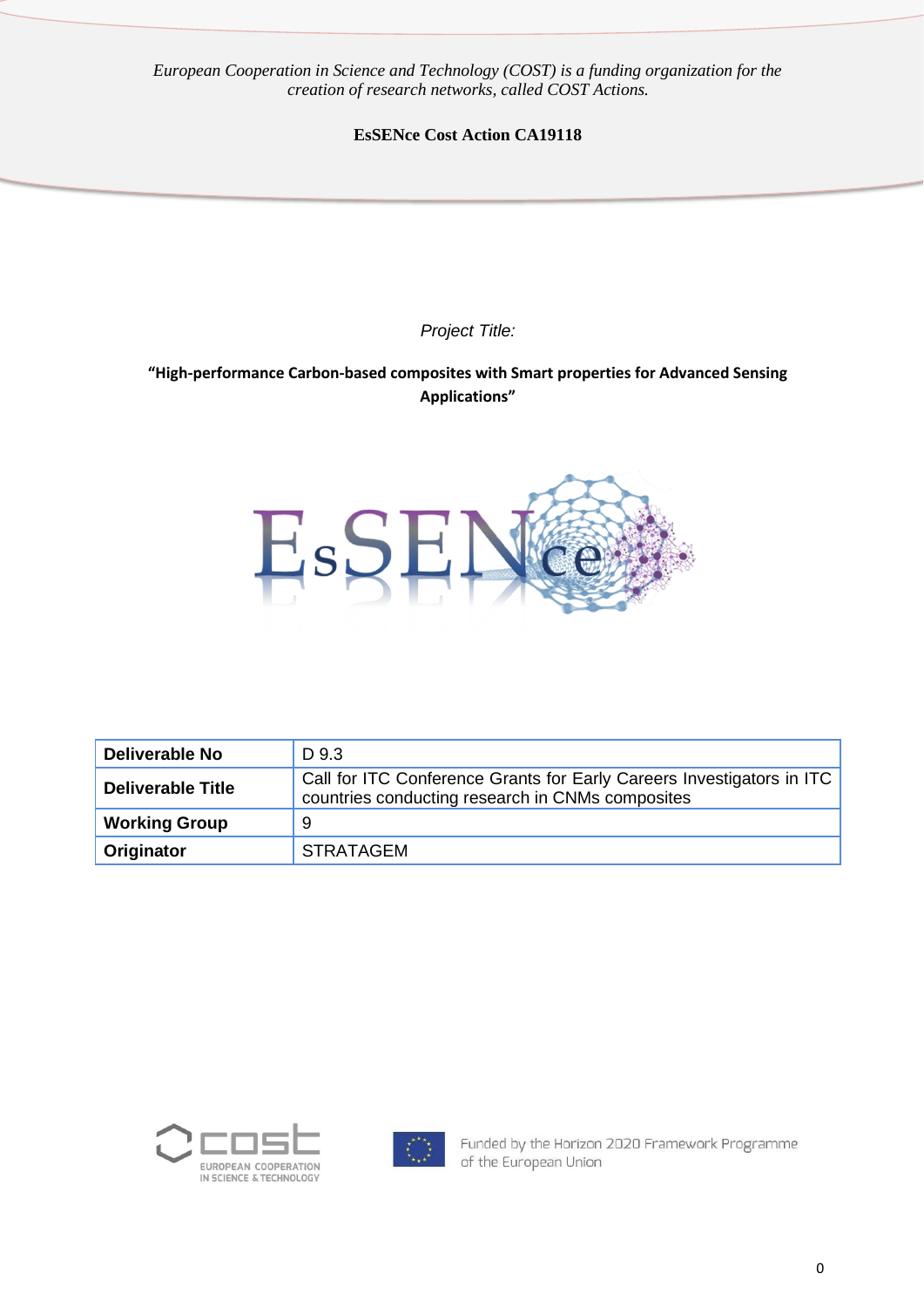#### **DISCLAIMER**

This document contains the description of the COST Action EsSENce CA19118 project findings, work and products. Certain parts of it might be under partner Intellectual Property Right (IPR) rules. Therefore, prior to using its content please contact the consortium coordinator for approval. E-mail: [charitidis@chemeng.ntua.gr](mailto:charitidis@chemeng.ntua.gr) .

Should you feel that this document harms in any way the IPR held by you as a person or as a representative of an entity, please do notify us immediately.

The authors of this document have taken all available measures in order for its content to be accurate, consistent and lawful. However, neither the project consortium as a whole nor the individual partners that implicitly or explicitly participated in the creation and publication of this document hold any sort of responsibility that might occur as a result of using its content.

This document has been produced with the assistance of the European Union. The content of this document is the sole responsibility of the EsSENce consortium and can in no way be taken to reflect the views of the European Union.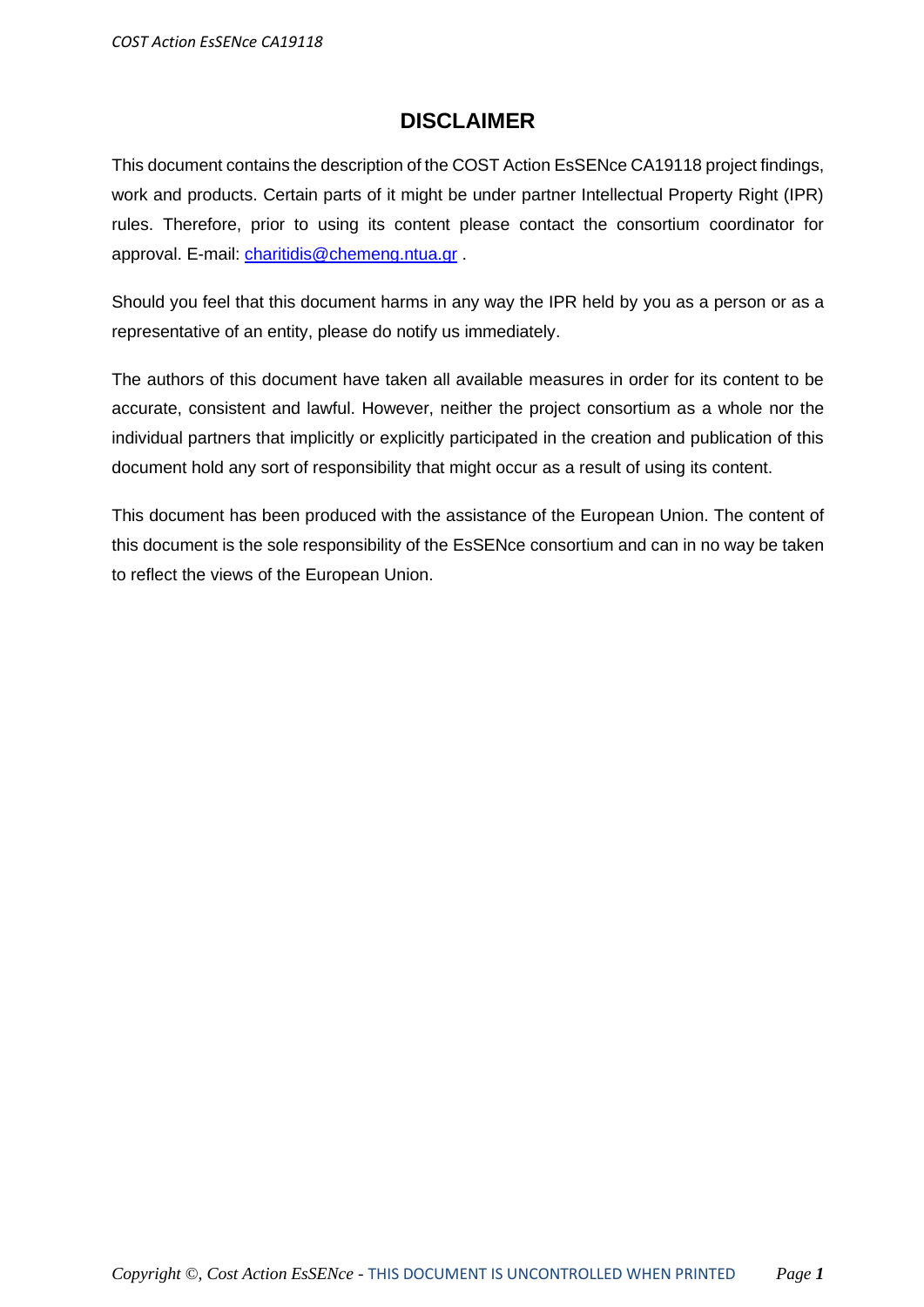# **Table of Contents**

| $\mathbf{1}$ |     |  |  |
|--------------|-----|--|--|
| $2^{\circ}$  |     |  |  |
| 3            |     |  |  |
|              | 3.1 |  |  |
|              | 3.2 |  |  |
|              | 3.3 |  |  |
|              | 3.4 |  |  |
|              | 3.5 |  |  |
|              | 3.6 |  |  |
| 4            |     |  |  |
| 5            |     |  |  |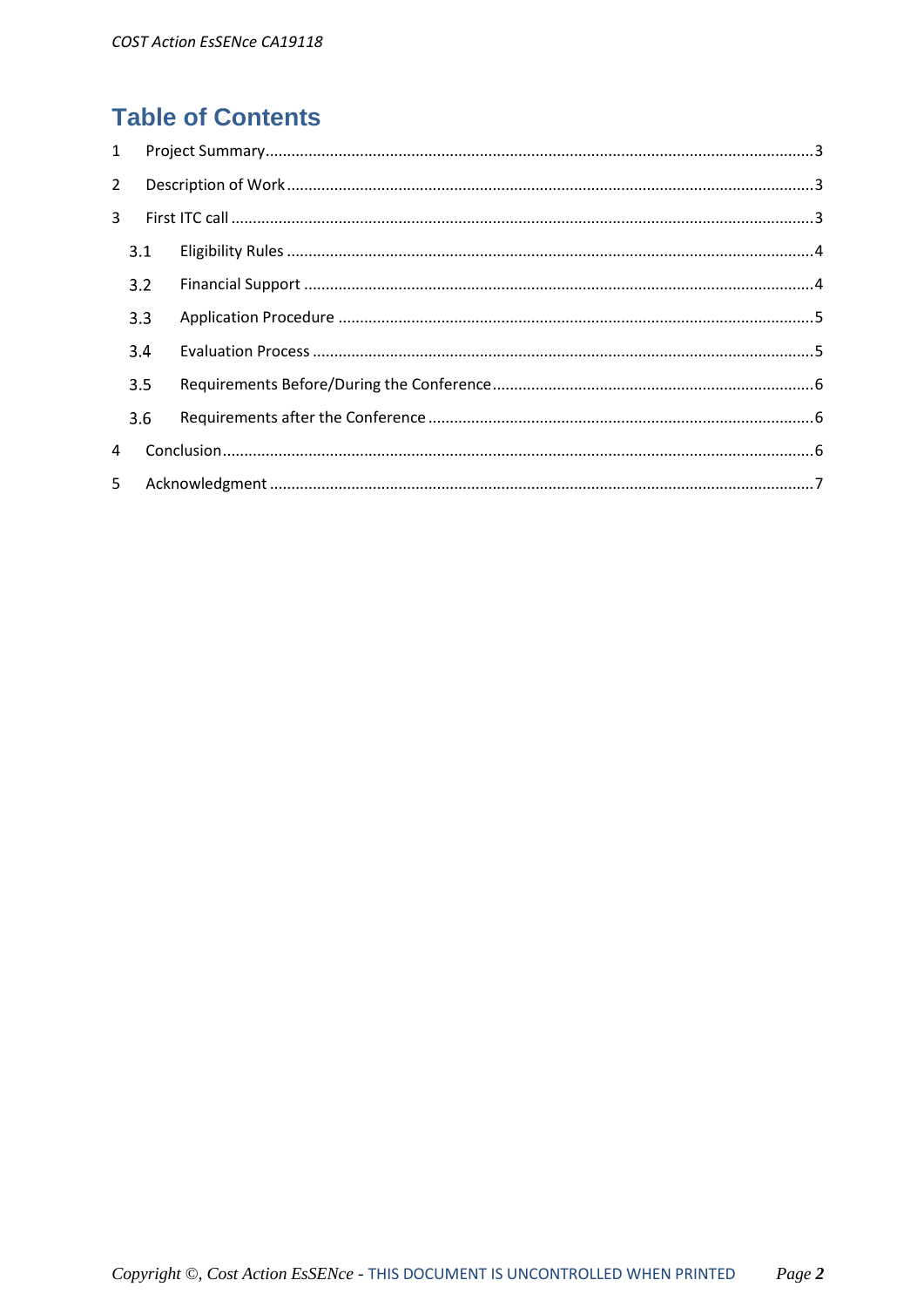## <span id="page-3-0"></span>**1 Project Summary**

The goal of EsSENce is to develop a scientific & technological innovation hub at European and International level, focusing on advanced composite materials reinforced with carbon-based nanomaterials for sensing applications.

The main focus of the scientific community is to combine advances in manufacturing technologies with the development of innovative nano-enabled composite materials for the fabrication of lightweight smart devices with structural performance and improved and/or added new functionalities including sensing and detection.

The advent of sensors in many different applications, like environmental monitoring, monitoring constituents in food products, security, gas sensing as well as diagnostics and human health monitoring, has led to the ever-growing modification of existing processing and manufacturing routes by incorporating advanced carbon-based reinforced composites offering multifunctionality. Among the applications of Carbon based (nano)materials composites, lightweight and smart sensors which will provide highly accurate and real-time monitoring functions in different equipment and devices without the cost of structural integration, is the area that is particularly focused on EsSENce.

## <span id="page-3-1"></span>**2 Description of Work**

This report describes the Call for ITC Conference Grants for early Careers Investigators in ITC countries conducting research in CNMS composites. This first call is open for conferences occurring no later than the April 30, 2021.

This deliverable relates to EsSENce Working Group (WG) 9 "Exploitation and Dissemination" and will be updated on **M13, M25, M37**.

# <span id="page-3-2"></span>**3 First ITC call**

ITC Conference Grants are grants supporting Early Career Investigators (ECI) and PhD students whose institution is in a Inclusiveness Target Country (ITC) participating to EsSENce, to attend conferences, event or activity on the topic of the Action that are not organised by the COST. By ECI it is meant the individual who is within a time span of up to 8 years from the date they obtained their PhD/doctorate (full-time equivalent). By ITC it is meant: Albania, Bosnia and Herzegovina, Bulgaria, Croatia, Cyprus, Czech Republic, Estonia, Hungary, the North Republic of Macedonia, Latvia, Lithuania, Luxembourg, Malta, the Republic of Moldova, Montenegro, Poland, Portugal, Romania, Serbia, Slovakia, Slovenia, Turkey.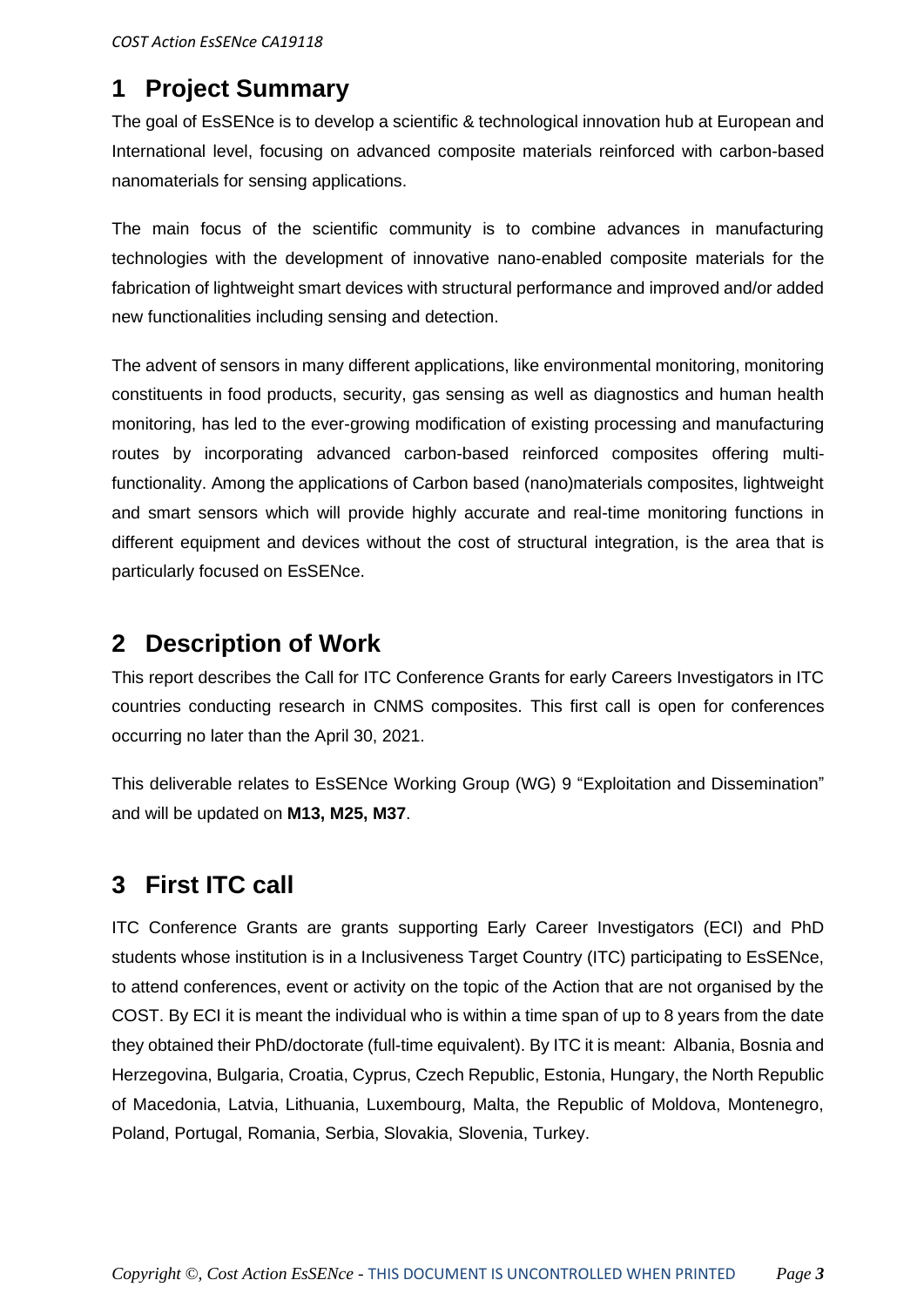#### *COST Action EsSENce CA19118*

This tool aims to establish strong networks and increase the ITC visibility in the research community. They are an excellent tool for capacity building and their implementation can significantly impact the career of these researchers.

Any e-COST user who is a PhD student or an ECI and is affiliated with an institution located in an ITC country participating in the Action can submit an application request for an ITC Conference Grant. The application needs to be submitted at least 45 days before the conference start date.

The first call has already be published on the EsSENce Cost website since January and can be found through this link [http://www.essence-cost.eu/2021/01/first-call-for-inclusiveness-target](http://www.essence-cost.eu/2021/01/first-call-for-inclusiveness-target-countries-itc-conference-grant-applications/)[countries-itc-conference-grant-applications/](http://www.essence-cost.eu/2021/01/first-call-for-inclusiveness-target-countries-itc-conference-grant-applications/) .

All ITC activities must occur until the date specified above. Final application deadline is the March 15, 2021.

#### <span id="page-4-0"></span>**Eligibility Rules**

- o Conference Grants are exclusively reserved for PhD students, PhD candidates, and ECI's with a primary affiliation in an institution located in an ITC (Albania, Bosnia and Herzegovina, Bulgaria, Croatia, Cyprus, Czech Republic, Estonia, Hungary, the North Republic of Macedonia, Latvia, Lithuania, Luxembourg, Malta, the Republic of Moldova, Montenegro, Poland, Portugal, Romania, Serbia, Slovakia, Slovenia, Turkey)
- o Applicants must be engaged in an official research programme as a Ph.D. student or postdoctoral fellow or being an Early Career Investigator- ECI (a researcher whose career spun less than 8 years between the date of the PhD/doctorate or similar experience and the date of involvement in the COST Action).
- o Deadline for the application is at least 45 days before the conference start date. Attendance at European conferences is preferred. However, conferences held elsewhere can also be considered. Registration fees in virtual conferences are also considered. COST Action 19118 directly related conferences (but not organized by the COST Action) are preferred.
- o Applicants must make an oral/poster presentation at the conference in question. In the case of virtual conferences, the presentation will be carried out via the platforms indicated by the conference. The main subject of the oral presentation / poster presentation at the approved conference must be on the topic of the Action 19118 and must acknowledge CA19118 support. Oral presentations will be preferred.

#### <span id="page-4-1"></span>**Financial Support**

A Conference Grant is a fixed financial contribution, which takes into consideration the budget request of the applicant and the outcome of the evaluation of the application by the ITC Conference Grant Coordination team. Conference Grants do not necessarily cover all of the expenses related to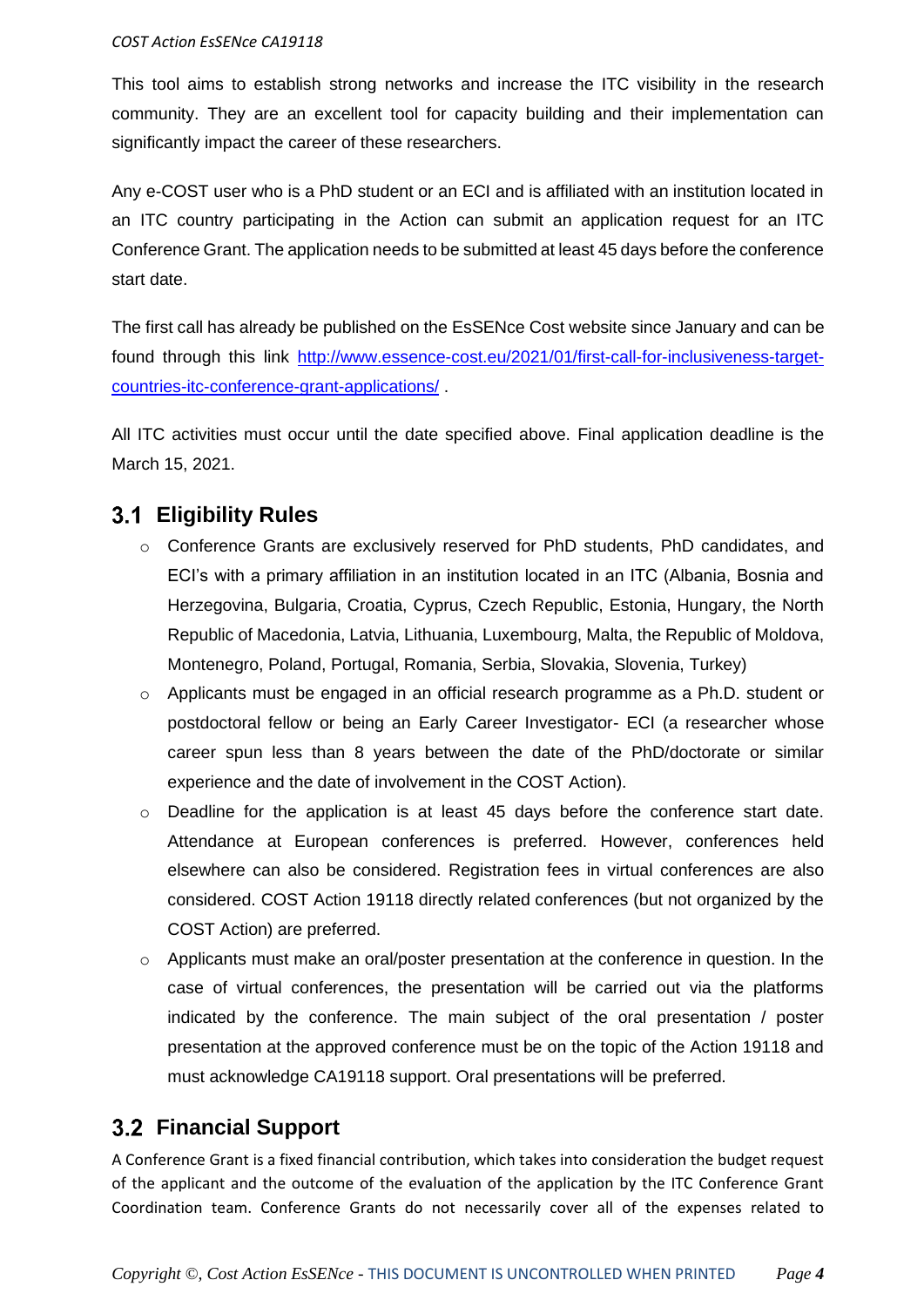participating in a given conference. A Conference Grant is a contribution to the overall travel, accommodation and meal expenses of the selected Grantee.

The calculation of the financial contribution for each Conference Grant must respect the following criteria:

- o Up to a maximum of EUR 300 for travels within Europe
- $\circ$  Up to a maximum of EUR 500 can be claimed for the conference fees to be incurred by the selected Grantee
- $\circ$  Up to a maximum of EUR 160 per day can be afforded for accommodation and meal expenses
- o Up to a maximum of EUR 2 500 in total can be granted to each successful applicant.

In addition, when meal and accommodation expenses are supported by the hosting institution/ conference, as part of the provisions offered in their conference package, the amount for subsistence afforded to each eligible participant shall be deducted from the Grant Documentary evidence of the conference fee amount shall be provided by the applicant and shall be archived by the Grant Holder along with the relevant administrative documents.

Multiple applications to several Actions by the same person to attend the same conference is strictly forbidden and may lead to the cancellation of the grant.

### <span id="page-5-0"></span>**Application Procedure**

- 1. Applicants should read carefully the funding rules detailed in Section 9 (pp. 36-37) of the COST Vademecum.
- 2. Applicants need to have their e-COST profile at https://e-services.cost.eu/and submit their application via the "Create Conference Grant Request" link.
- 3. The applicant is required to send their ITC application form submitted to e-COST (pdf).

The list of supporting documents (in pdf format) to be submitted for the evaluation are:

- $\triangleright$  The submitted ITC application form (downloadable when the online application is submitted – see points 2 & 3 above);
- $\triangleright$  A short description of their involvement in the COST Action (max. 1 page);
- $\triangleright$  Acceptance letter/email confirmation from the conference organisers (confirming either your speaking slot or your poster presentation) or conference programme showing the applicants' participation;
- $\triangleright$  A copy of the abstract or poster submitted to the conference:
- $\triangleright$  A full CV (including a list of academic publications –if applicable, max. 5 pages).

## <span id="page-5-1"></span>**Evaluation Process**

The applications will be ranked by the ITC Conference grant responsible together with the WG leaders. The final ranking will be approved by the Action Chair and Co-Chair. Successful applicants will be notified by email, by the ITC conference grants manager.

Evaluation criteria

o Scientific merit of the proposal based on the abstract submitted also considering the scientific scope of the proposed participation (onsite or virtual) and how it will support the ACTION in achieving its scientific objectives.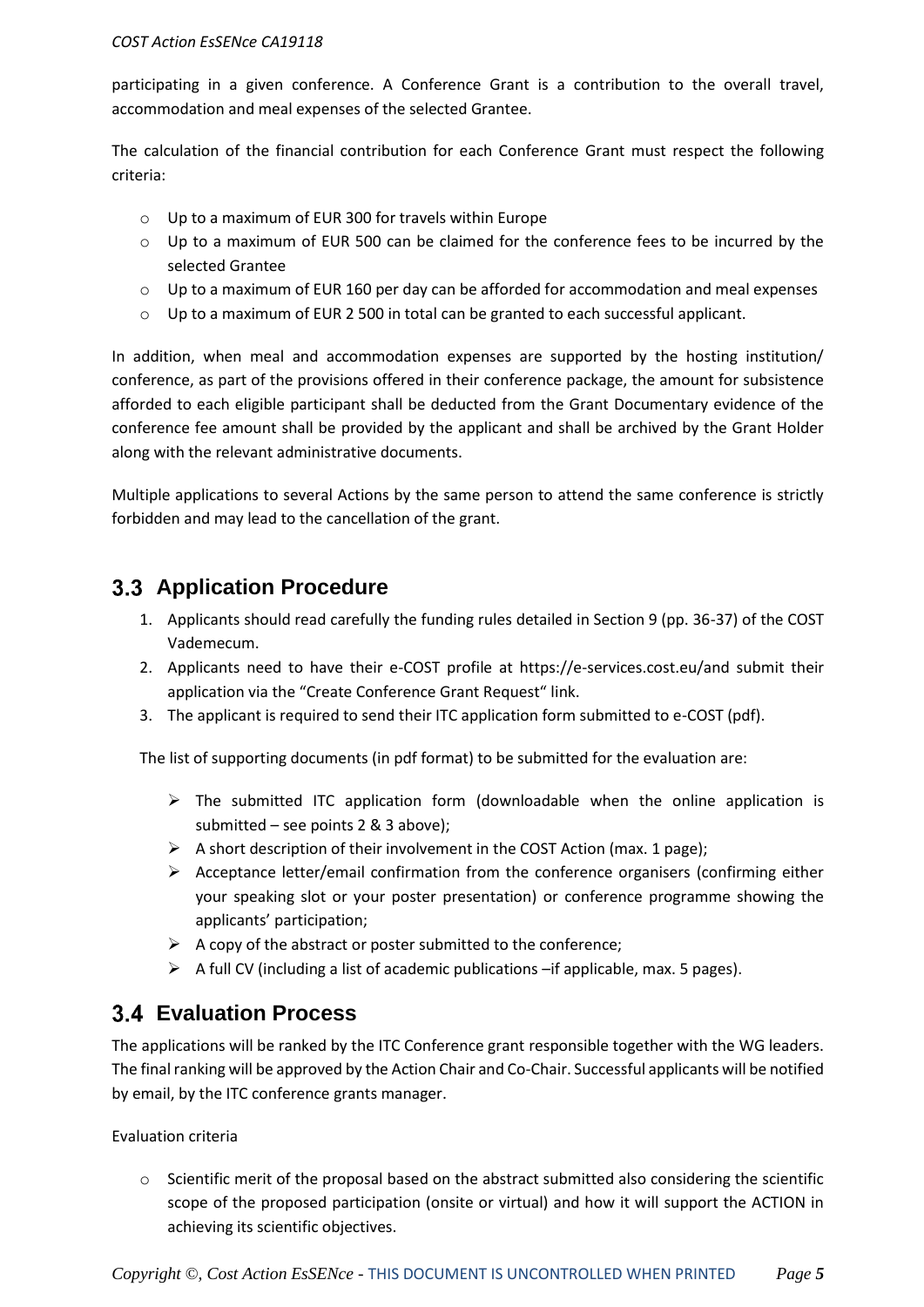- $\circ$  Presentation of research activities developed in the frame of a collaborative project within two (or more) different COST Member Countries will be preferred.
- o Oral presentations are favoured over poster presentations.
- $\circ$  Applicants (or groups) priory awarded with a grant will have a lower priority.
- $\circ$  Applicants not benefitting of other funds (all types, directly or indirectly) will have the priority.
- o Participation in European conferences (if on-site) will be preferred.
- o Take into consideration geographical, gender and degree balance and consider the inclusiveness criteria.
- o The ITC coordinator manages the evaluation according to the rules (see specific Guidelines for ITC Conference Grants) and approve/reject the application.

#### <span id="page-6-0"></span>**Requirements Before/During the Conference**

Acknowledge COST and EU H2020 Programs in presentation/posters. Always use the official logos and visual identity (COST, EU and CA19118 logos).

### <span id="page-6-1"></span>**3.6 Requirements after the Conference**

The successful applicants must submit travel documentation, and/or fee invoice (if applicable) within 30 days from the end date of Conference in order to claim the grant to the ITC Conference Grant Manager of the Action and the Action's Grant Holder. The grant is only paid after the conference implementation and the submission of the requested information.

- $\circ$  Applicants must submit a detailed report within 30 days after the conference (mandatory) in the e-COST system. Late submission, beyond the deadline leads to Grant cancellation.
- o The template for scientific report would be provided by the ITC Grant coordinator upon request; the use of the template is mandatory. The scientific report has to include:
	- a. For oral presentations, the official conference program with the name of the applicant listed as a speaker has to be included at the end of the report referred to as ANNEX 1 (mandatory);
	- b. The presentation (oral or poster) referred to as ANNEX 2 (mandatory). The applicant must send the presentation (oral or poster) to the ITC Grant Coordinator (mandatory) who manages to upload it in a private area of COST Action CA19118 website.
- o Successful applicants should write a feedback form at the public website of the Action
- o The ITC conference grantee is invited to share his/her results during the next Action meeting (e.g. WG meetings) upon funding availability.
- $\circ$  The grant is payable up to 30 days after the grantee report and supporting documents have been approved.

Please note that the COST Association and Action's Grant manager can request additional information to substantiate the information contained within the documents submitted by ITC applicants.

Contact the ITC conference grant manager, Maria Omastova, via email if any queries relating to ITCs conference grants occur at: [maria.omastova@savba.sk](mailto:maria.omastova@savba.sk)

# <span id="page-6-2"></span>**4 Conclusion**

The document presented the First Call for Inclusiveness Target Countries (ITC) conference grant applications of the EsSENce project. This document will be updated on **M13, M25, M37**. with ITC grants.